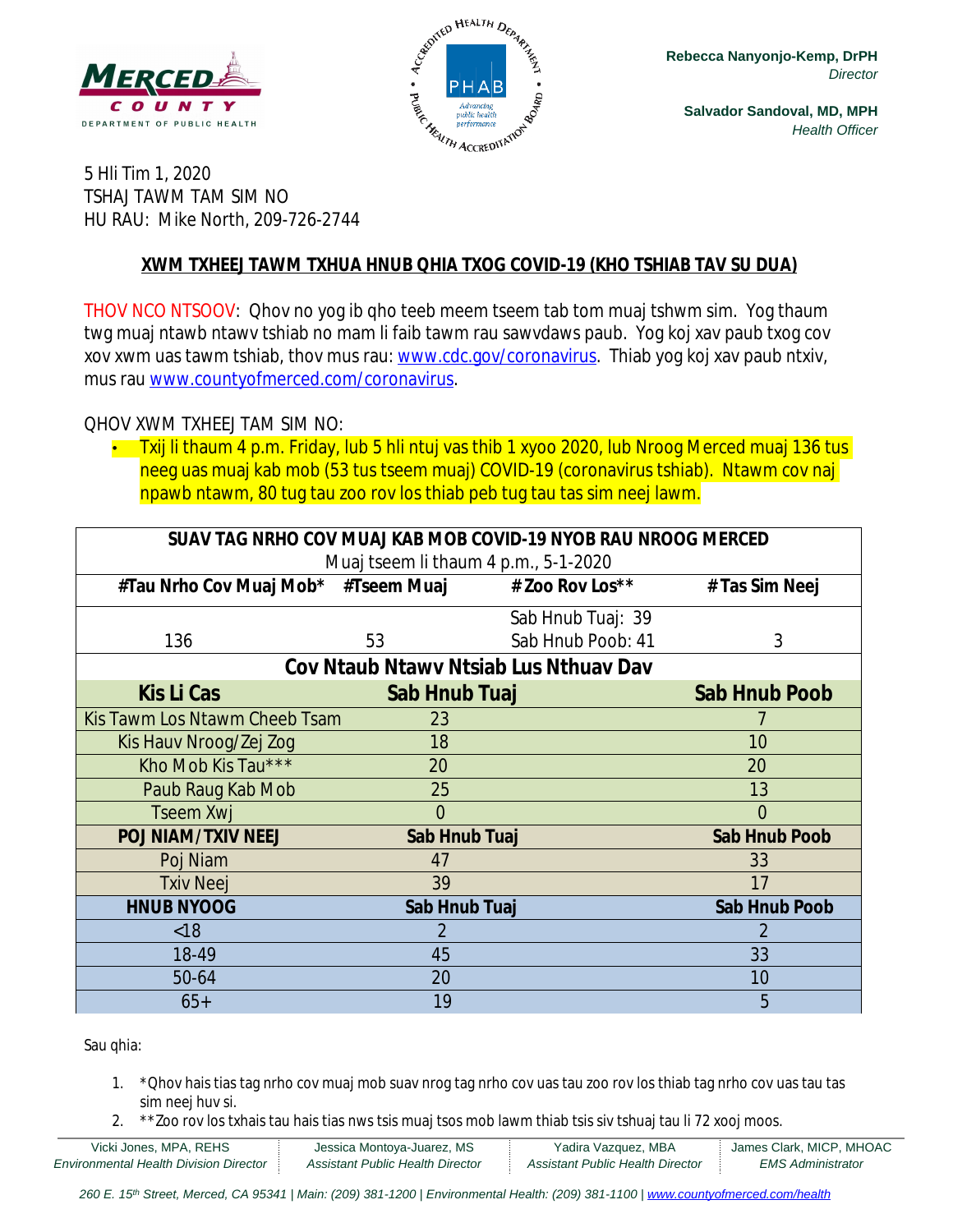- 3. \*\*\*Cov kho mob kis tau, suav nrog cov kis sab nrauv thiab sab hauv nroog huv si.
- 4. Cov zos nyob rau sab hnub tuaj ntawm lub nroog Merced County: Atwater, Ballico, Bear Creek, Calpack, Cressey,
- Delhi, El Nido, Hilmar, Irwin, Le Grand, Livingston, Merced, Planada, Snelling, Stevinson, Tuttle, thiab Winton.
- 5. Cov zos nyob rau sab hnub poob ntawm lub nroog Merced County: Dos Palos, Gustine, Los Banos, Santa Nella, thiab Volta.
- **Qhia tseem tias yog lub zos twg**: Vim txojcai tiv thaiv tib neeg tej ntaub ntawv, lub Nroog Merced thiaj tsis tau qhia tseem tawm tias yog lub zos twg yog lub muaj cov neeg muaj cov kab mob no txog rau thaum hnub Monday, 4 hli tim 13. Vim tias cov naj npawb tseem tsawg tsawg ntawm cov kuaj tau tus kab mob ntawm thiab vim peb cov zos qee qhov loj dua lwm los zos lossis me dua thiab muaj tej qho chaw tsis koom ua ke nrog cov zej zog, yog tias peb qhia cov naj npawb nov tawm ua ntej, yuav muaj qho taw ruaj tias yog leej twg thiab yuav yuam cai ntawm tus neeg mob txog cai uas tsis pub leejtwg paub. Tsis tas li ntawd, yog tso cov ntaub ntawv ntawd tawm, yuav muaj ib qhov kev qhia tsis tseeb thiab yuav muaj ib qho kev cuav nkag siab rau ntawm kev ruaj ntseg rau ntawm zej zos uas tsis muaj cov uas muaj mob, yuav ua tau kom kis mob COVID-19. Tiam sis, xws li lwm lub nroog ntawm ib cheeb tsam, lub Nroog Merced tau muaj cov muaj kab mob siab txaus uas cov neeg mob txoj kev tsis pub lwm tus neeg paub tsis yog ib qhov kev pheej hmoo hauv lub zej zos uas muaj li 5 tus muaj mob los tshaj. Vim li ntawm, peb thiaj li tso tawm/hais qhia ncaj qha tias lub zej zog twb muaj 5 tug los tshaj ntawd:

Sau Qhia: \*Tsuas yog cov zej zog uas muaj li 5 tug lossis tshaj thiaj qhia tawm ntawm daim ntawv no. Cov naj npawb ntawm daim ntawv no tsuas qhia txog cov uas muaj mob, suav nrho cov tseem muaj mob, cov zoo rov los, thiab cov tas sim neej.

> • Raws li cov ntaub ntawy uas cov muaj mob no tau hais, cov ua haujlwm nram Public Health mam xwj seb qhov kev pheej hmoob ntawm kis li cas thiab mus nrog cov neeg uas nws tau kis los sis tau nrog ua ke tham.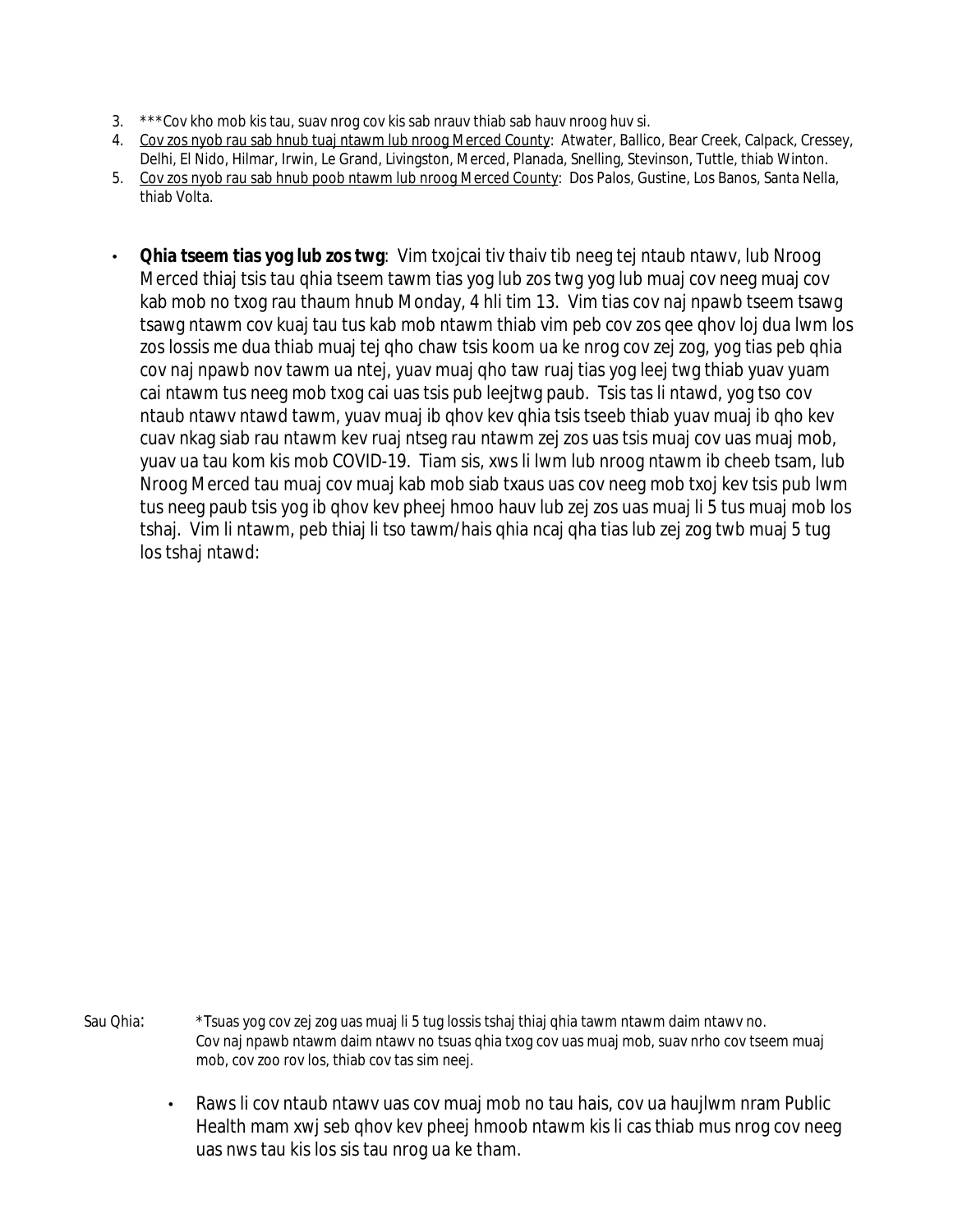- Raws li txoj cai, lub Hoom Kas Public Health ghia tsis tau cov neeg no tej ntawb ntawv hais tias tus uas muaj qhov kab mob no yog leej twg.
- Nyob rau lub xeev California, muaj 51,817 tus neeg uas muaj mob, muaj 2,114 tus neeg tau tas sim neej.

#### **TEJ YAM HAUJ LWM UA NYUAM QHUAV UA TSIS NTEV NO:**

- Merced County Public Health niaj hnub koom tes nrog cov nom tswv kav teb chaw, kav lub xeev, kav lub nroog thiab kav lub zos tham txog txoj kev tiv thiav rau yav pem suab. Lawv kuj koom tes nrog California Department of Public Health thiab Centers for Disease Control and Prevention saib xyuas txog COVID-19.
- Los mus sib koom tes nrog rau lub Hoob Kas Merced County Office of Emergency Services thiab niaj hnub tham txog xwm txheej ntawm cov Hoob Kas nom tswv hauv lub nroog, tsev kawm ntawv thiaj cov neeg uas ua hauj lwm pab saib xyuas tib neeg txoj kev noj qab nyob zoo hauv peb lub nroog.
- Txojkev kuaj tus kab mob COVID-19 muaj rau txhua tus neeg nyob hauv Nroog Merced. Ua tsaug rau txojkev sib koom tes ntawm luv Xeev thiab Optumserve (ib lub tuam txhab ntiag tug uas ua haujlwm saib xyuas key noj qab haus huv uas tau muaj ntaub ntawy cog lus rau lub Xeev), ib qho chaw kuaj tshiab yuav qheb rau ntawm Merced County Fairgrounds ntawm 900 Martin Luther King, Jr. Way, Merced rau hnub Monday, 5 hli tim 4. Qhov chaw yuav qheb thaum 7 teev sawv ntxov txog 7 teev tsaus ntuj, Monday txog Friday thiab nws qheb rau cov cia li tuaj nkag los sis rau cov teem sij hawm. Mua sau npe teem sij hawm hauv [www.lhi.care/covidtesting](http://www.lhi.care/covidtesting) los sis hu rau 1-888-634-1123. Qhov chaw kuaj tshiab no yuav kuaj tau tshaj li ntawm 100 tug neeg ib hnub ntxiv.
- Mus teb cov lus uas cov lag luam thiab cov ua liaj ua teb ntawm zej zog tau nug tuaj, tus Tswj ntawm kev saib xyuas kev noj qab haus huv twb muab Ntu 5 ntawm txojcai los ntawm Public Health ua tawm thaum lub 4 hli tim 24, 2020, hais txog cov lag luam tseem ceeb thiab ntxiv kev ceev faj txog COVID-19 ncua kom txog thaum lawv los qhia kom zoo tso. Ntu 5, twb muab teem tias yuav pib khoo mush nub no, 5 hli tim 1, kom cov lag luam npaj ib qho kom cov qhua yuav "Sib Nruj Deb thiab kom muaj daim phiaj xwm nyab xeeb." Daim phiaj xwm no muaj ntau yam ntsiab lus uas yuav los pab kom COVID-19 thiaj li kis qeeb, xws li kom muaj neeg tsawg (5 tus neeg ntawm 1,000 ruam), saib xyuas qhov rooj kom cov neeg tsuas los txaus, ntaub vov qhov ncauj qhov ntswg rau cov ua haujlwm thiab cov qhua, xaiv kev tham xov tooj, kuaj cov ua haujlwm, thiab lwm yam. Tag nrho lwm cov ntu nyob hauv TxojCai tseem siv li qhub. Thaum Ntu 5 tau muab ncua lawm, lub Nroog Merced yuav rov ntsuas dua ntu Cai ntawd thiab nws qhov kom ua kom zoo dua los rau cov lag luam kom lawv kho tau lawv txoj cai kev nyab xeeb los tiv thiav COVID-19 uas thiaj tsis yuav ua rau lawv muab kev nyuaj siab ntawm lawv txoj haujlwm tseem ceeb. Lwm cov kev cai ua raws yuav muaj ntxiv thiab muab rau cov lag luam saib kom lawv thiaj yuav raws tau TxojCai noj qab haus huv hloov tshiab. Nyeem cov xov xwm tag nrho nyob rau ntawm [www.countyofmerced.com/coronavirus](http://www.countyofmerced.com/coronavirus) (nyob hauv qab ntawm hloov tshiab/lus xov xwm).
- Ntaub ntawy qhia txog Merced County COVID-19 nyob rau webpage, [www.countyofmerced.com/coronavirus](http://www.countyofmerced.com/coronavirus), muaj lus tshaj tawm tshiab txhua hnub.
- Lub Hoob Kas Merced County Office of Emergency Services thiab Merced County Department of Public Health los sib koom tes rau hnub tim 13 lub 3 Hli Ntuj los hais tias muaj xwm txheej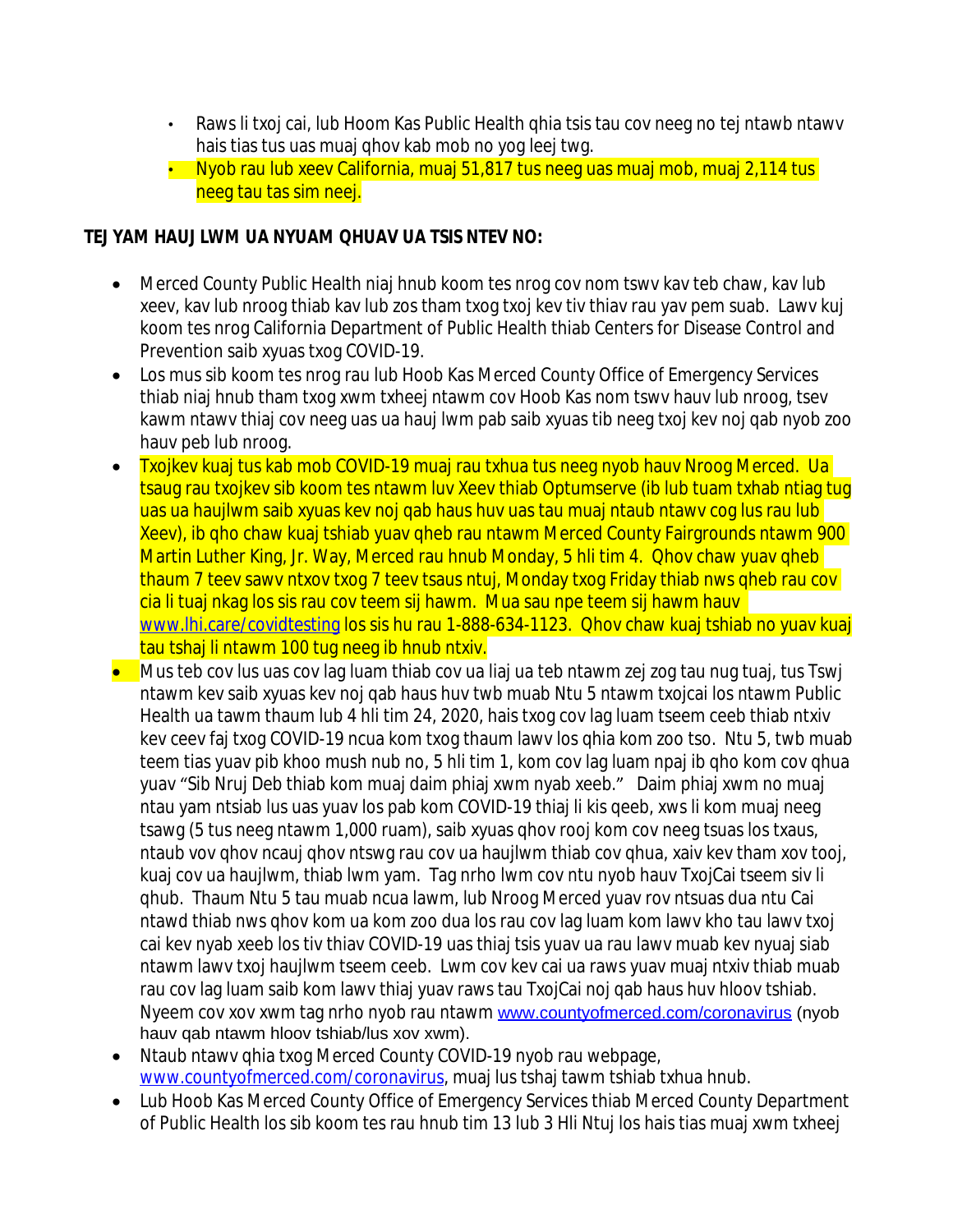ceev. Nyob rau hnub 16 lub 3 Hli Ntuj, lawv thiaj li hu ib lub rooj sab laj es cov Board of Supervisors thiaj pom zoo daim ntawv ntawd.

- Nyob rau lub 3 Hli Ntuj Vas Thib 19, tus Tswv Kav Xeev California Gavin Newson tau hais tawm rau nws daim ntawv N-33-20, thov kom sawvdaws nyob twj ywm hauv tsev. Nyob rau hnub vas thib 20 lub 3 Hli Ntuj, Merced County's Health Officer kuj tau pom zoo thiab xa daim ntawv tawm kom cov pej xeem nyob rau lub nroog nyob twj ywm hauv tsev tsuas yog tawm mus uas hauj lwm los sis muaj yuav khoom tseem ceeb xwb.
- Lub Hoob Kas Merced County Public Health Department Operations Center twb gheb thaum lub Ib Hli Ntuj Vas Thib 27 Xyoo 2020 (96 hnub) los mus npaj tos txog rau COVID-19 uas nyob ib ncig ntawm peb lub zos thaib lub nroog. Lub Merced County Emergency Operations Center thiab Human Services Agency Department Operations Center los yeej ua haujlwm tam sim no thiaj.

# **LUS TSHAJ TSHIAB TXOG KEV KUAJ COVID-19:**

- Txojkev kuaj COVID-19 muaj tag nrho rau cov pej xeem nyob hauv Nroog Merced.
	- o Merced County Fairgrounds: 900 Martin Luther King Jr. Way, Merced
	- o 7 a.m. txog 7 p.m. Monday-Friday
	- o Cuv/Sau npe ntawm [www.lhi.care/covidtesting](http://www.lhi.care/covidtesting) los sis hu xov tooj 1-888-634-1123
	- o Vim yuav muaj neeg coob xav kuaj, cov kuaj no muab pauv rau teem sij hawm tuaj kuaj xwb thiaj yuav tsis muaj cov nyob tos ntev ntev. Cov ua cia li tuaj nkag tsis tau teem sij hawm, yuav tsis kuaj.
- Nyob rau hauv txoj kev kho mob rau pej xeem, txhua tus tib neeg uas muaj mob raws li CDC txoj cai raug mob nhyav hauv lub nroog Merced County twb coj mus kuaj tag lawm.
- Txij li hnub no, 2,435 tus neeg uas tau mus kuaj tus kab mob nyob rau lub Nroog Merced: 2,127 tus tsis muaj mob, 136 tus muaj mob, thiab 172 tug tseem kuaj los sis tsis paub. Cov naj npawb no suav nrho cov uas kuaj ua ke ntawm cov chaw kuaj ntsav thiab kuaj zis thiab ntawm cov chaw kuaj mob rau pej xeem. Cov naj npawb no yuav muab kho dua nyob rau hnub Monday.
- Public Health tseem nrhiav lwm txoj kev los kom kuaj tau zoo dua rau cov muab kev pab cuam thoob hauv zej zog thiab kom kuaj tau ntau me ntsis hauv lub nroog. Lawv yeej yuav qhia rau peb yog tias kuaj tau cov muaj tus kab mob tawm ntawm qhov twg los (kev saib xyuas noj qab haus huv los sis ntawm cov chaw kuaj ntsav kuaj zis).
- Nyob rau hauv lub 3 hli yuav tas, lub Nroog Merced tau qheb ob lub "mobile specimen collection sites" los mus kuaj cov COVID-19. Thaum pib, yuav muaj ob hnub kuaj rau ib av thiv, ib lub nyob rau sab hnub poob haus lub Nroog, thiab ib lub nyob rau sab hnub tuaj hauv lub Nroog. Ib lub yuav qheb li 4 xooj moos ib hnub. Yog tias muaj khoom kuaj ntxiv thiab tib neeg coob los pab, yuav qheb ntev me ntsis thiab qhev ntau hnub ntxiv.
	- o **LUS CEEB TOOM**: Yog leej twg yuav mus siv cov chaw no, yuav tsum teem sij hawm ua ntej thiab koj yuav tsum muaj ib daim ntawv xa los ntawm tus nais maum thiab pom zoo ua ntej los ntawm Merced County Department of Public Health. Yog tias koj tsis muaj it tug nais maum tiam sis koj muaj cov tsos mob no, hu tau rau 209-381-1180 tuaj sab laj. Leej twg los xib, yog tsis tau tso cai rau mus kuaj ua ntej, tus ntawd peb yuav tsis kuaj. Thaum nej teem sij hawm kuaj tas lawm peb mam li yuav qhia qhov chaw kuaj ntawd rau nej tias nws nyob qhov twg. Yog xav paub ntxiv hu rau 209-381-1180.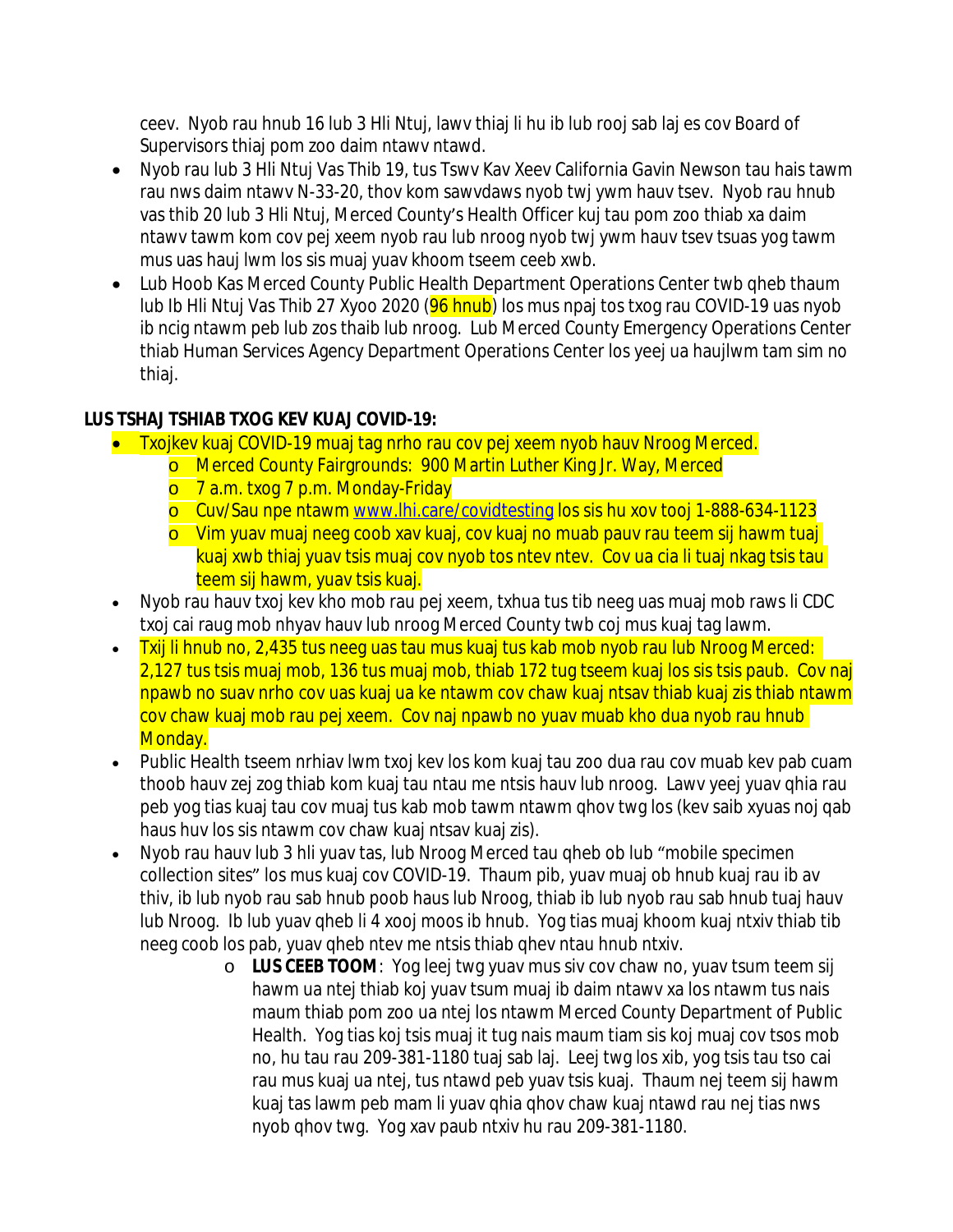### **COVID-19 COV TSOS MOB THIAB COV KEV CEEV FAJ:**

- Coronavirus cov tsos mob muaj li: mob sib mus txog rau mob ntsws hnyav, ua npaws, hnoos thiab ua pa nyuaj. Yog tsos mob muaj tshwm tawm, tus neeg mob yuav tsum nyob twj ywm hauv tsev thiab cais nws tus kheej ntawm lwm tus.
- Yog muaj leej twg tau mus cuag nrog ib tug neeg uas tej zaum muaj qhov kab mob COVID-19 thiab cov tsos mob no yuav tsum hu nws to nais maum thiab lub hoob kas saib xyuas txoj kev noj qab nyob zoo sai li sai tau.
- Yuav tsum hu koj tus nais maum ua ntej tso mam mus tom nws lub hoob kas. Tsis txhob hu 911 yog koj xav tias koj muaj COVID-19, tsuas yog koj muaj kev muaj mob hnyav heev thiab yuav tsum tau kev pab.
- Lub sij hawm no yog ib lub sij hawm muaj kawb thuas. Nws muaj ntau yam kev uas koj yuav tiv thaiv tau koj tus keej thiab cov uas nyob ib ncig ntawm koj:
	- o Ntxuav koj ob txhais tes xaum maum nrog suj npus thiab dej li 20 ses nkoos.
	- o Tsis txhob kov koj qhov muag, qhov ntswg thiab qhov ncauj yog tias koj tsis tau ntxuav tes.
	- o Tsis txhob nyob ze ze ntawm ib tug neeg uas muaj mob.
	- o Tsis txhob mus ua hauj lwm, mus kawm ntawv los sis mus ze ze ntawm lwm tus neeg yog tias koj muaj tsos mob ib yam li ua npaws los sis hnoos.
	- o Yog tias koj txham los sis hnoos, muab ib daig ntawv tshuab ntswg los npog koj qhov ncauj es hnoos los sis txham rau daim ntawv tas ces muab daim ntawv coj mus pov tseg.

# **MUAJ NTAU YAM QHUAB QHIA UAS YUAV PAB TAU KOJ:**

- Yog koj xav tau xov xwm tshiab txog COVID-19 mus sau koj qhov email rau: [www.countyofmerced.com/coronavirus](http://www.countyofmerced.com/coronavirus)
- Merced County Public Health **webpage uas muaj ntaub ntawv** txog COVID-19: o [www.countyofmerced.com/coronavirus](http://www.countyofmerced.com/coronavirus)
- **Yog xav paub ntxiv txog** los ntawm Merced County Public Heath, hu rau:
	- o 209-381-1180 (Lus Askiv, lus Mev thiab lus Hmoob. Muaj tus tib neeg yuav nrog koj tham thaum 8 moos sawv ntxov mus txog 5 moos tsaus ntuj.)
- Yog muaj lus nug tshwj xeeb txog COVID-19 **email** mus rau Merced County Public Health: o [COVID-19@countyofmerced.com.](mailto:COVID-19@countyofmerced.com)
- Yog xav paub ntxiv txog **CDC cov lus tshaj taum**:
	- o <https://www.cdc.gov/coronavirus/2019-ncov/whats-new-all.html>
- Yog xav paub txog **kev pab hauv tsev los sis rau yus tsev neeg** los ntawm CDC: o <https://www.cdc.gov/coronavirus/2019-ncov/community/home/index.html>
- Nrog koj **cov menyuam** tham txog coronavirus:
	- o https://www.pbs.org/parents/thrive/how-to-talk-to-your-kids-about-coronavirus
- Txoj cai pab **cov neeg muaj lub hoob kas hawj lwm los sis taj laj/lag luam** thiab cov tsev ntawd:
	- o <https://bit.ly/2IH2G2u>
	- o <http://www.covid19.ca.gov/>
- Yog tias **taj laj muab khoom nce nqe kim** vim muaj kab mob no qhia rau: o <http://www.countyofmerced.com/3381/Price-Gouging>
- Yog tias muaj neeg **siv khoom dag los sis dag txog tej khoom**:
	- o <http://www.countyofmerced.com/2322/Consumer-Fraud>